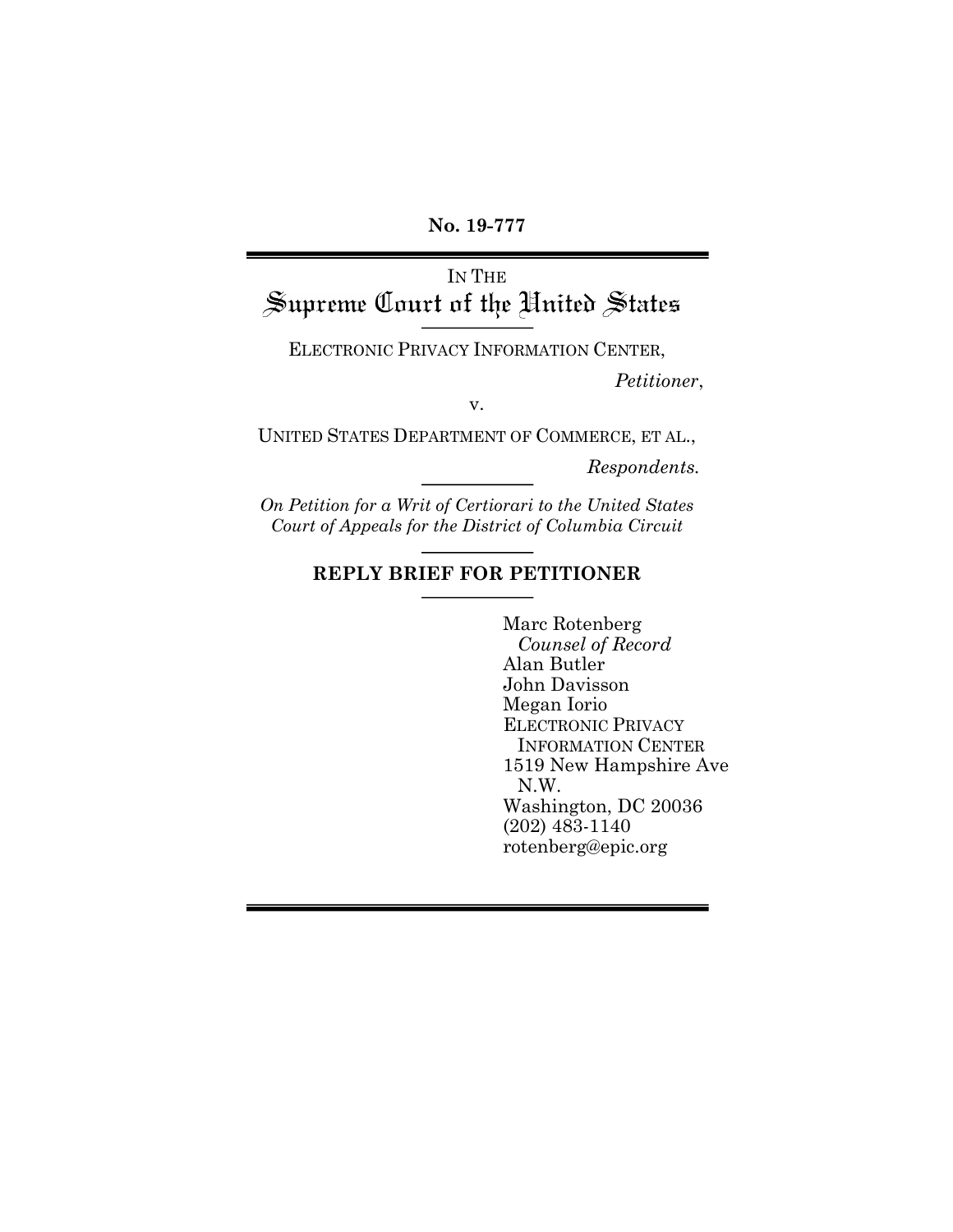# **TABLE OF CONTENTS**

| I. The Decision Below Cannot be Reconciled with<br>Akins, Public Citizen, or the Rulings of |  |
|---------------------------------------------------------------------------------------------|--|
| II. The Government's Equities Arguments Are                                                 |  |
|                                                                                             |  |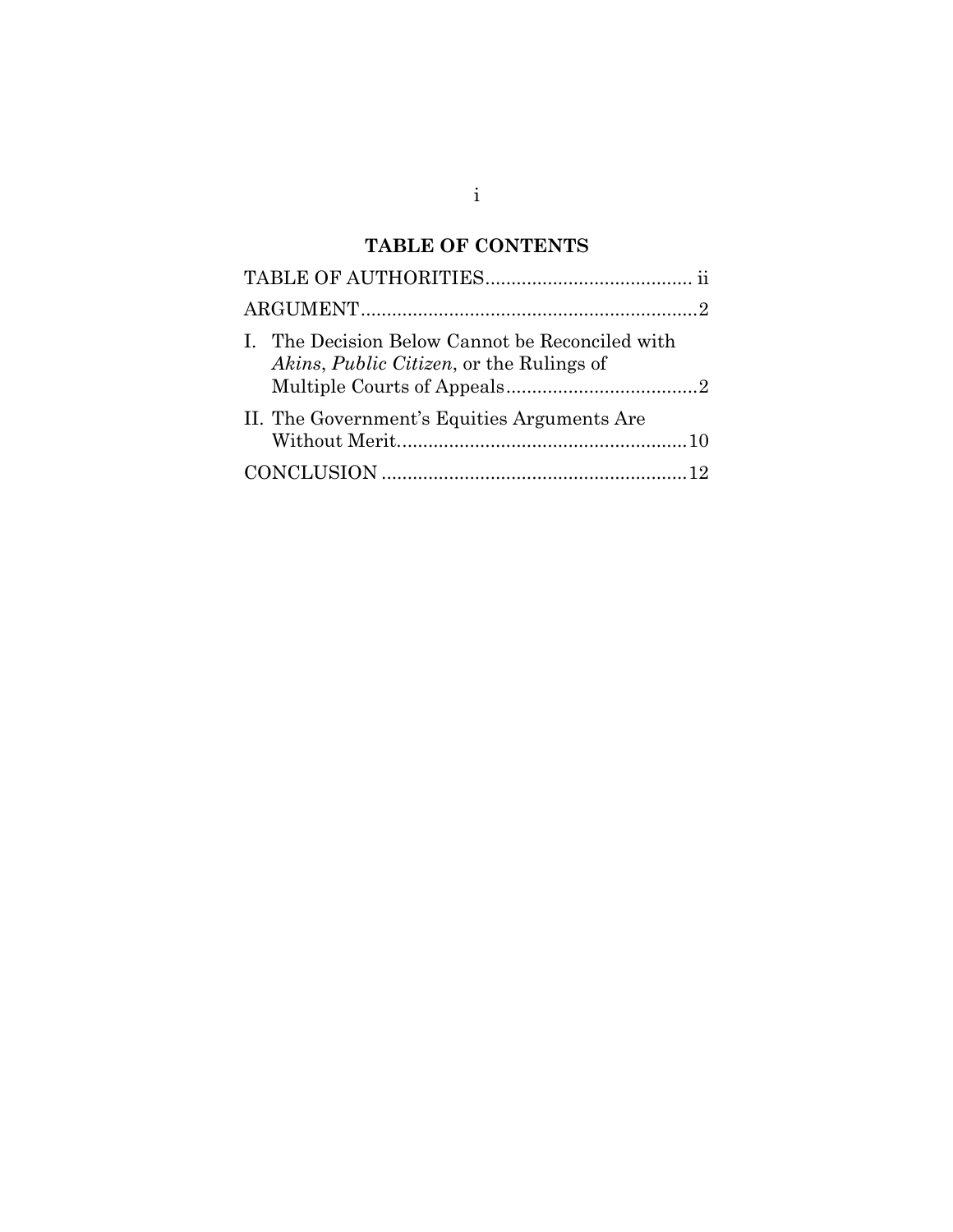# **TABLE OF AUTHORITIES**

## **CASES**

| Am. Canoe Ass'n v. City of Louisa Water &<br>Sewer Comm'n,      |
|-----------------------------------------------------------------|
|                                                                 |
| Amanatullah v. Obama,                                           |
| Arizonans for Official English v. Arizona,                      |
| Azar v. Garza,                                                  |
| Braitberg v. Charter Comme'ns, Inc.,                            |
| Camreta v. Greene,                                              |
| Charvat v. Mut. First Fed. Credit Union,                        |
| Church v. Accretive Health, Inc.,                               |
| Ctr. for Biological Diversity v. Tidwell,                       |
| Demarais v. Gurstel Chargo, P.A.,                               |
| Eisai Co. v. Teva Pharm. USA, Inc. ex rel. Gate<br>Pharm. Div., |
| EPIC v. Drone Advisory Comm.,                                   |
| FEC v. Akins.                                                   |

ii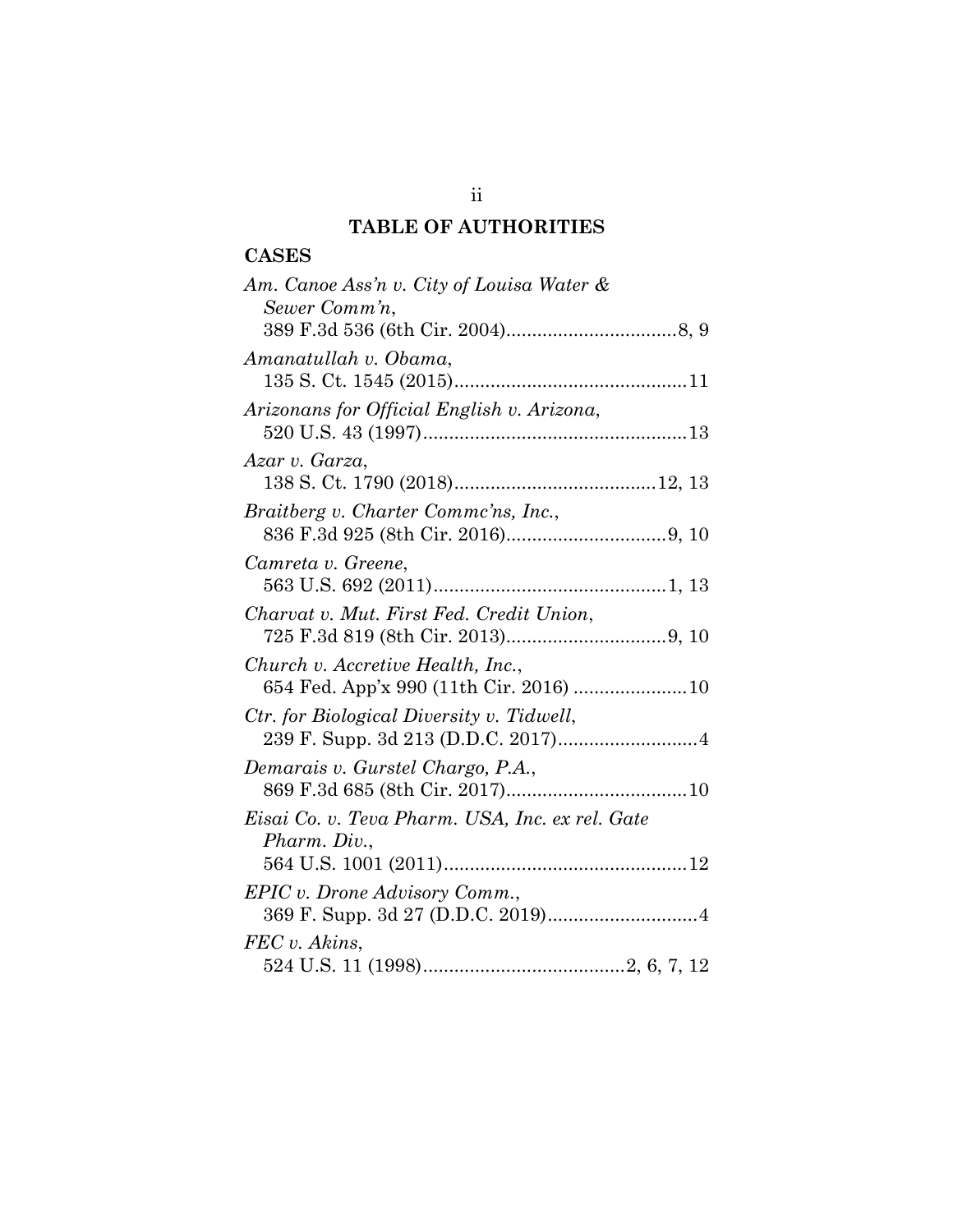| Flast v. Cohen,                                     |
|-----------------------------------------------------|
|                                                     |
| Freedom Watch, Inc. v. Obama,                       |
| Huff v. TeleCheck Servs., Inc.,                     |
| Indiana State Police Pension Tr. v. Chrysler<br>LLC |
|                                                     |
| LG Elecs., Inc. v. InterDigital Commc'ns, LLC,      |
| Lujan v. Defs. of Wildlife,                         |
| Niang v. Tomblinson,                                |
| Public Citizen v. DOJ,                              |
| Spokeo, Inc. v. Robins,                             |
| United States v. Munsingwear, Inc.,                 |
| United States v. Richardson,                        |
| United States v. Samish Indian Nation,              |
| <b>STATUTES</b>                                     |
| Administrative Procedure Act,                       |
|                                                     |
|                                                     |
|                                                     |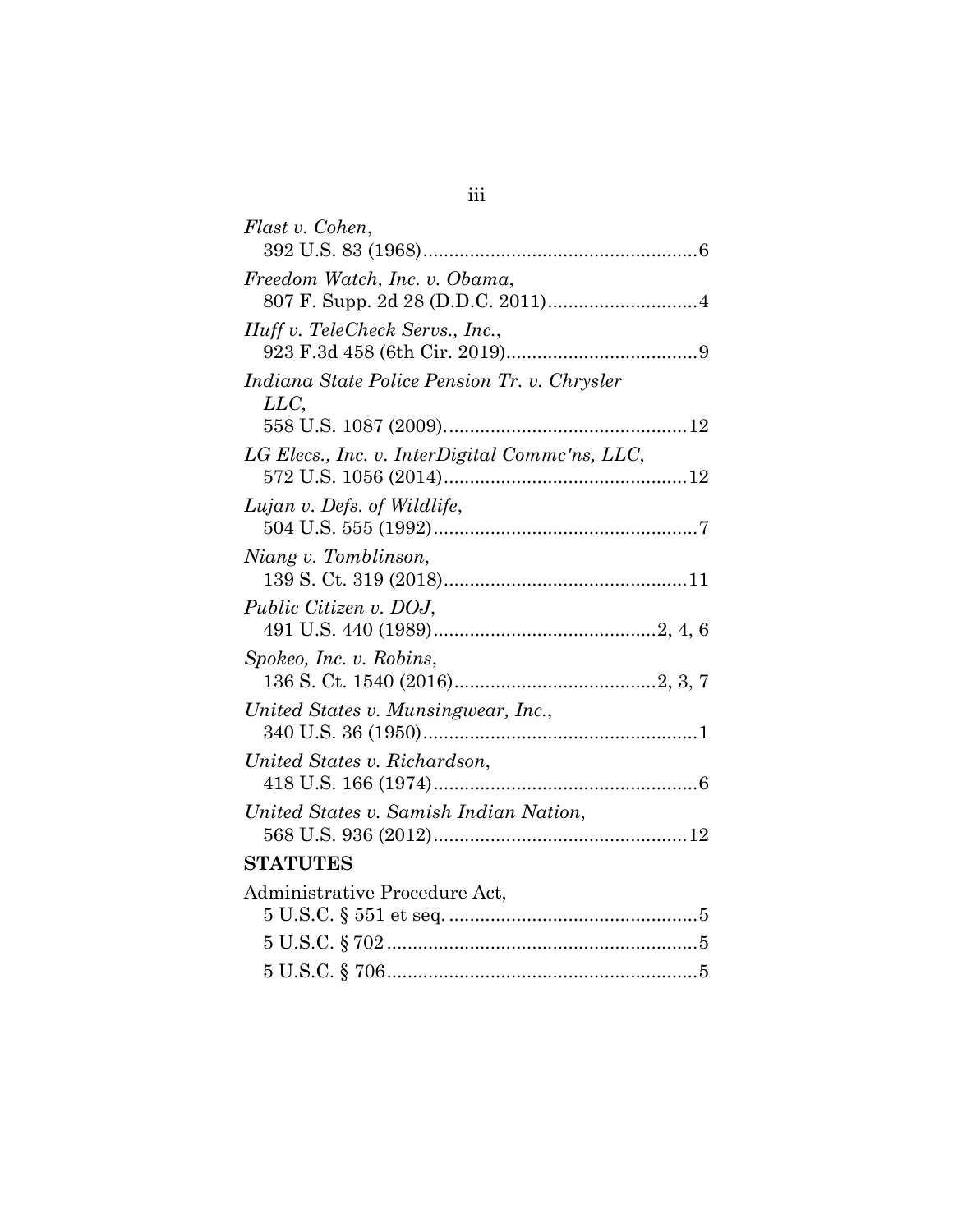| E-Government Act, Pub. L. No. 107-347, 116    |
|-----------------------------------------------|
|                                               |
|                                               |
| Federal Advisory Committee Act,               |
|                                               |
| Freedom of Information Act,                   |
| $5 \text{ U.S.C.} \S 552 \dots 3$             |
| <b>OTHER AUTHORITIES</b>                      |
| Mem. P. & A. Supp. Defs.' Mot. Dismiss FACA   |
| Claims, EPIC v. Nat'l Sec. Comm'n on          |
| Artificial Intelligence,                      |
|                                               |
| Mem. Supp. Mot. Dismiss, <i>EPIC v. Drone</i> |
| Advisory Comm.,                               |
|                                               |

iv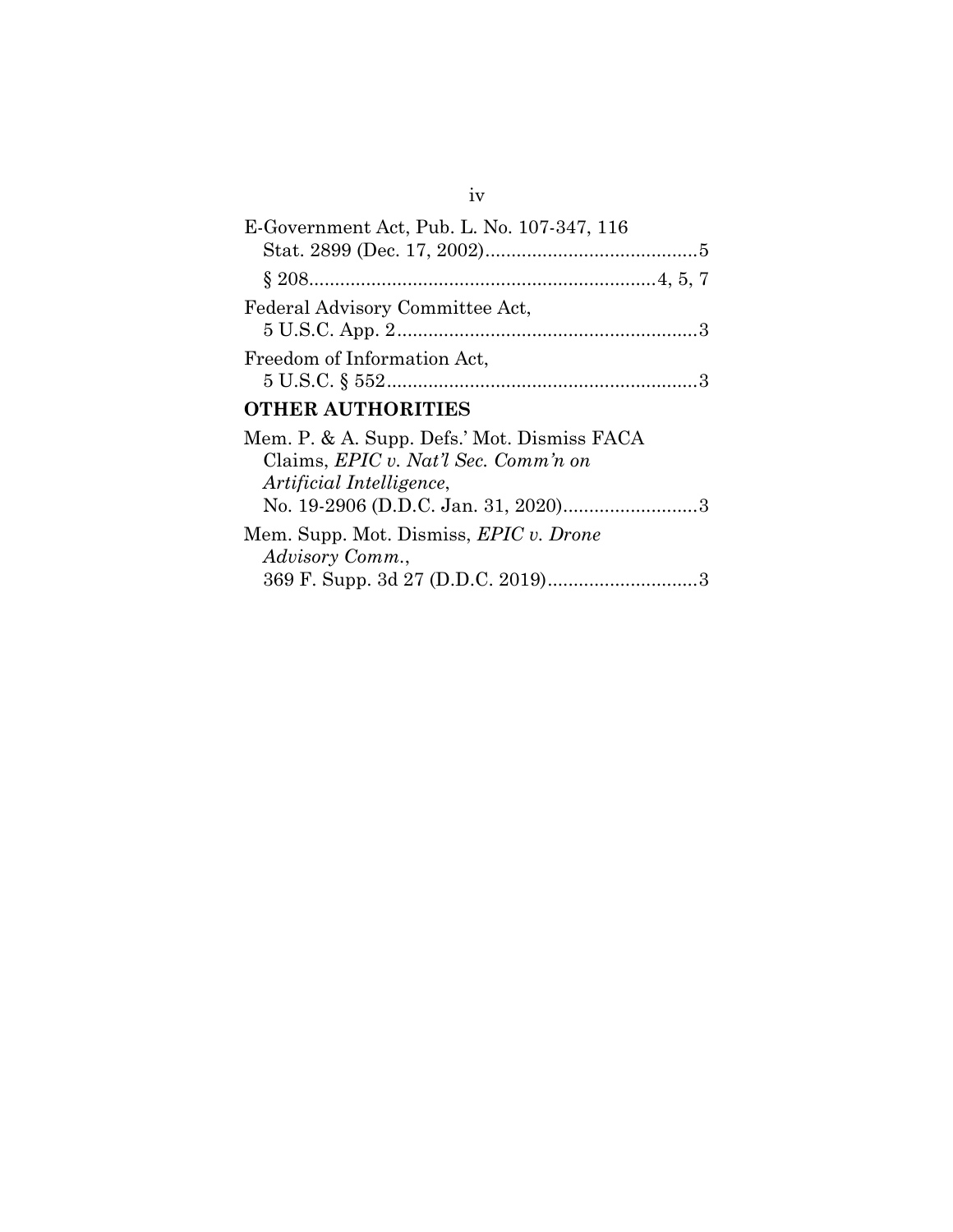### IN THE

# Supreme Court of the United States

### No. 19-777

ELECTRONIC PRIVACY INFORMATION CENTER,

*Petitioner*,

v.

UNITED STATES DEPARTMENT OF COMMERCE, ET AL., *Respondents.*

*On Petition for a Writ of Certiorari to the United States Court of Appeals for the District of Columbia Circuit*

### **REPLY BRIEF FOR PETITIONER**

The parties agree that this case is now moot as a result of the President's decision not to include a citizenship question on the 2020 Census. EPIC's ability to seek further review has thus been blocked, and vacatur of the decision below is the logical and equitable resolution. *United States v. Munsingwear, Inc.*, 340 U.S. 36 (1950). The Court routinely grants vacatur in precisely these circumstances, and "the normal rule should apply" in this case as well. *Camreta v. Greene*, 563 U.S. 692, 713 (2011) (granting vacatur).

The Government's arguments to the contrary are without foundation. Had the Government not mooted this case, the Court could have reviewed the merits of the D.C. Circuit's decision, which conflicts with decisions of this Court and other circuits about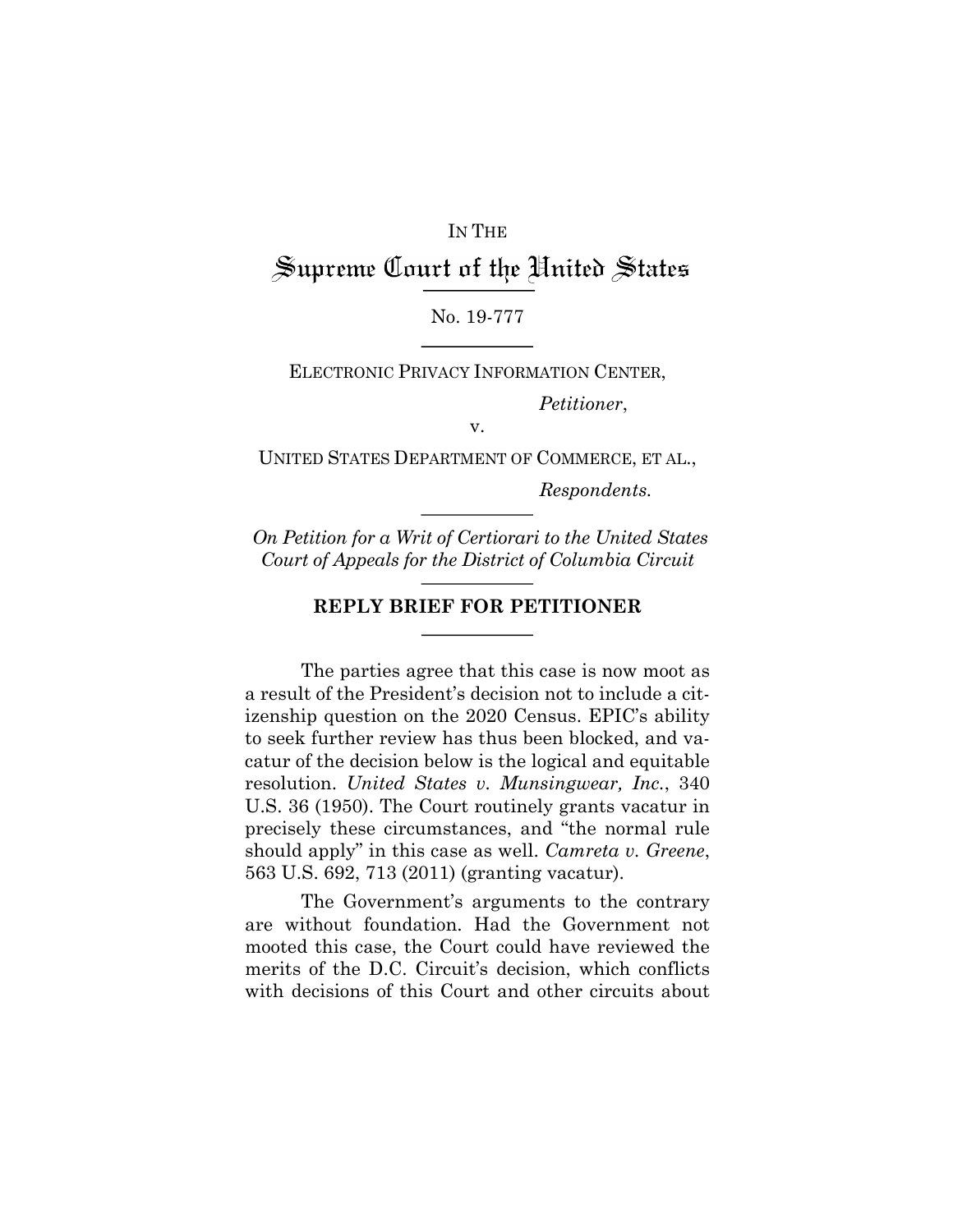informational standing under Article III. Moreover, the equities favor vacatur here where the Government, as the prevailing party below, created the mootness through its voluntary and unilateral action.

#### **ARGUMENT**

### **I. THE DECISION BELOW CANNOT BE RECONCILED WITH** *AKINS***,** *PUBLIC CITIZEN***, OR THE RULINGS OF MULTIPLE COURTS OF APPEALS**

The Government has failed to rebut EPIC's showing that the decision below conflicts with *Federal Election Commission v. Akins*, 524 U.S. 11 (1998), *Public Citizen v. Department of Justice*, 491 U.S. 440 (1989), and the decisions of multiple circuit courts. This case therefore warrants the Court's review.

1. The Government argues that EPIC cannot establish an informational injury based on the allegation that it "sought and w[as] denied specific agency records." Br. in Opp. 10. That statement is contrary to both *Public Citizen*, 491 U.S. at 449, and *Akins*, 524 U.S. at 21. And the Government finds no support in *Spokeo, Inc. v. Robins*, 136 S. Ct. 1540 (2016), either. The Court in *Spokeo* simply reaffirmed the decadesold principle that the "'inability to obtain information' that Congress has decided to make public is a sufficient injury to satisfy Article III." *Spokeo*, 136 S. Ct. at 1549. Rather than acknowledge this well-established rule, the Government seeks to defend the decision below by adding new requirements to the traditional informational injury test. Each of these arguments fails.

a. First, the Government attempts to fashion a novel test for concreteness based on whether a statute requiring the public disclosure of information *also*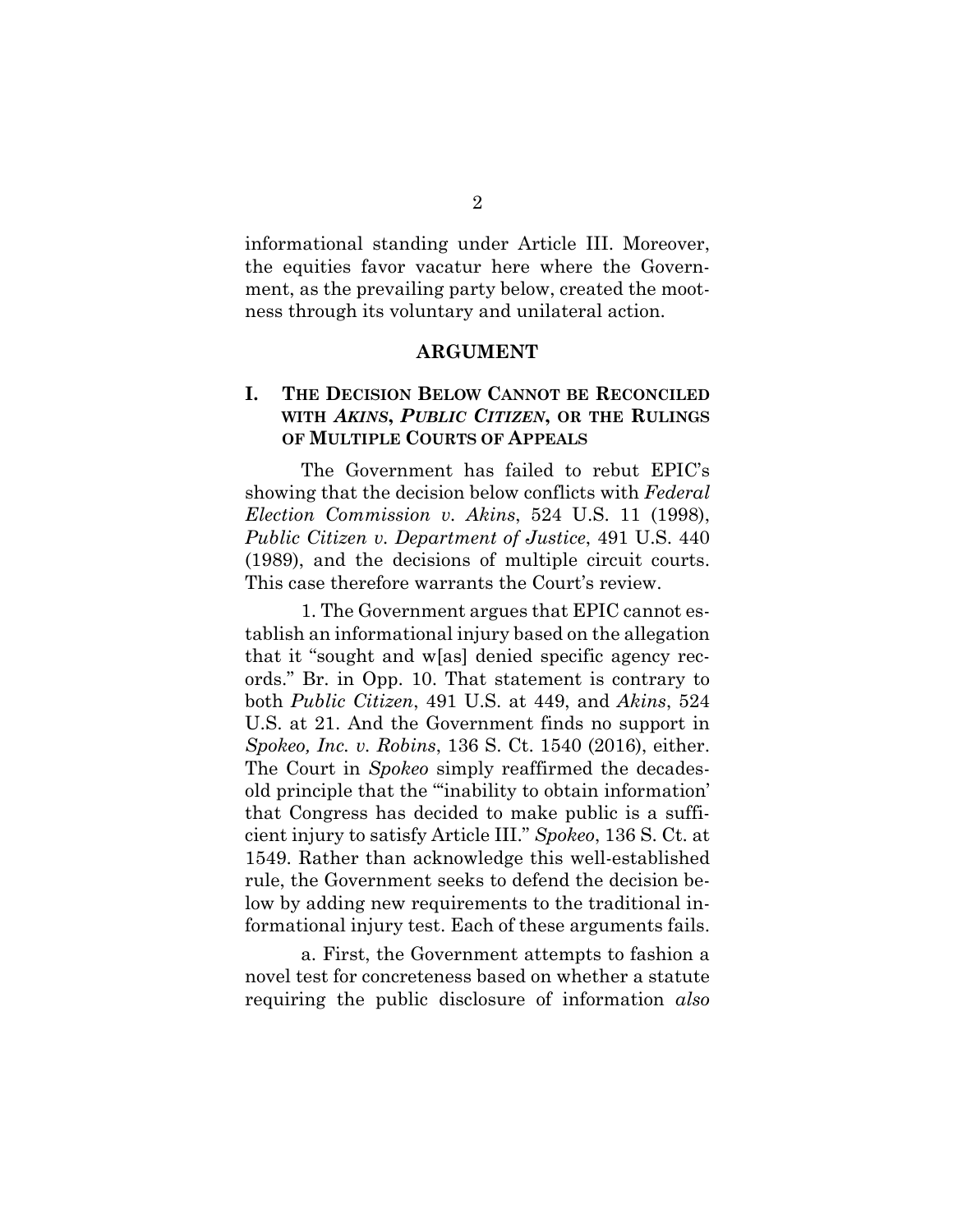contains an independent cause of action. Br. in Opp. 9–10 (citing Freedom of Information Act (FOIA), 5 U.S.C. § 552; Federal Advisory Committee Act (FACA), 5 U.S.C. App. 2). Not only is this argument contrary to the decisions of this Court; it also proceeds from a false premise. The FACA—the statute at issue in *Public Citizen*—does not contain a private right of action. *See* 5 U.S.C. App. 2. The Government has conceded this fact in recent litigation. *See* Mem. P. & A. Supp. Defs.' Mot. Dismiss FACA Claims at 6, *EPIC v. Nat'l Sec. Comm'n on Artificial Intelligence*, No. 19- 2906 (D.D.C. Jan. 31, 2020) ("FACA does not provide a private right of action."); *see also* Mem. Supp. Mot. Dismiss at 19, *EPIC v. Drone Advisory Comm.*, 369 F. Supp. 3d 27 (D.D.C. 2019) ("FACA lacks statutory language expressly creating a cause of action."). Courts have also confirmed that the FACA does not contain private right of action. *See EPIC v. Drone Advisory Comm.*, 369 F. Supp. 3d at 36–38; *Ctr. for Biological Diversity v. Tidwell*, 239 F. Supp. 3d 213, 221 (D.D.C. 2017); *Freedom Watch, Inc. v. Obama*, 807 F. Supp. 2d 28, 32–33 (D.D.C. 2011).

Thus, when this Court held that the plaintiff in *Public Citizen* had identified a constitutionally cognizable injury under the FACA, that holding had nothing to do with the presence or absence of a statutory cause of action. The Court in *Public Citizen* identified the only requirements for an informational injury: "those requesting information under" a public disclosure statute need simply allege "that they sought and were denied specific agency records." *Public Citizen*, 491 U.S. at 449. It is this informational injury test not the availability of a statutory cause of action—that determines whether a party has Article III standing.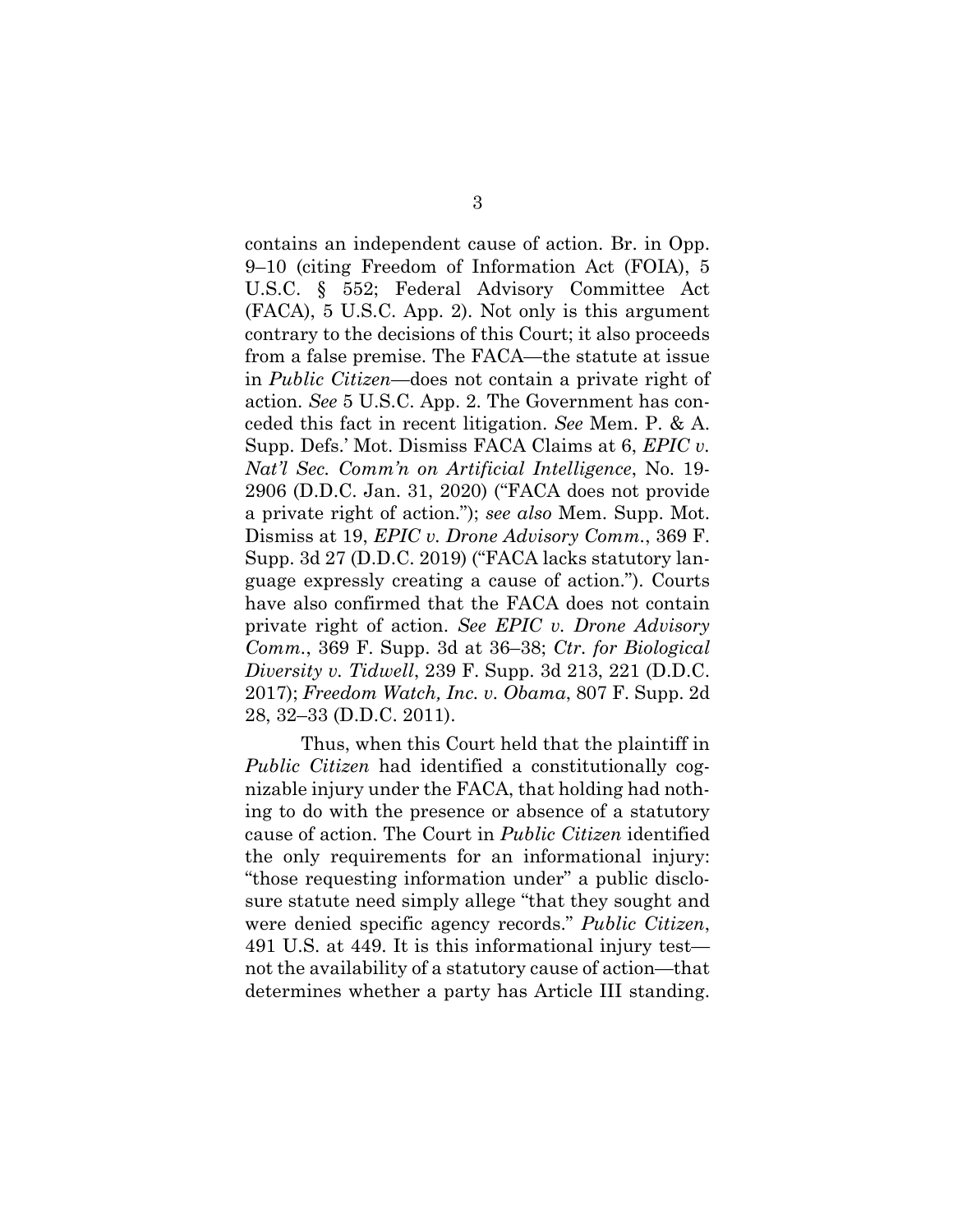EPIC readily satisfies the *Public Citizen* test here, having sought and been denied agency records that EPIC argued the Government was required to produce under section 208 of the E-Government Act, Pub. L. No. 107-347, 116 Stat. 2899 (Dec. 17, 2002).<sup>1</sup>

In support of its proposed test for concreteness, the Government quotes the lower court's contention that section 208 is "fundamentally different from statutes like" the FOIA and FACA because it does not "vest a general right to information in the public." Br. in Opp. 10 (quoting App. 14a). But neither the Government nor the lower court explains why the *concreteness* of an informational injury would depend on the *scope* of the disclosure requirement that Congress has established. If Congress wishes to require the public disclosure of many types of records at once—as under the FOIA or the FACA—it may do so. If Congress wishes to require the public disclosure of a smaller subset of records—as in the privacy impact assessments mandated by section 208—it may do so as well. In either case, a party that "s[eeks] and [is] denied" those "specific agency records" suffers a concrete injury in fact. *Public Citizen*, 491 U.S. at 449.

<sup>&</sup>lt;sup>1</sup> Even if the availability of a statutory cause of action were somehow relevant to Article III standing, 5 U.S.C. § 702 and § 706 entitle EPIC to bring suit over any "agency action" by which it is aggrieved—including an agency's failure to produce a required privacy impact assessments under section 208 of the E-Government Act. The two statutes, read together, confirm Congress's intent to elevate a denial of information under section 208 to a constitutionally cognizable injury in fact.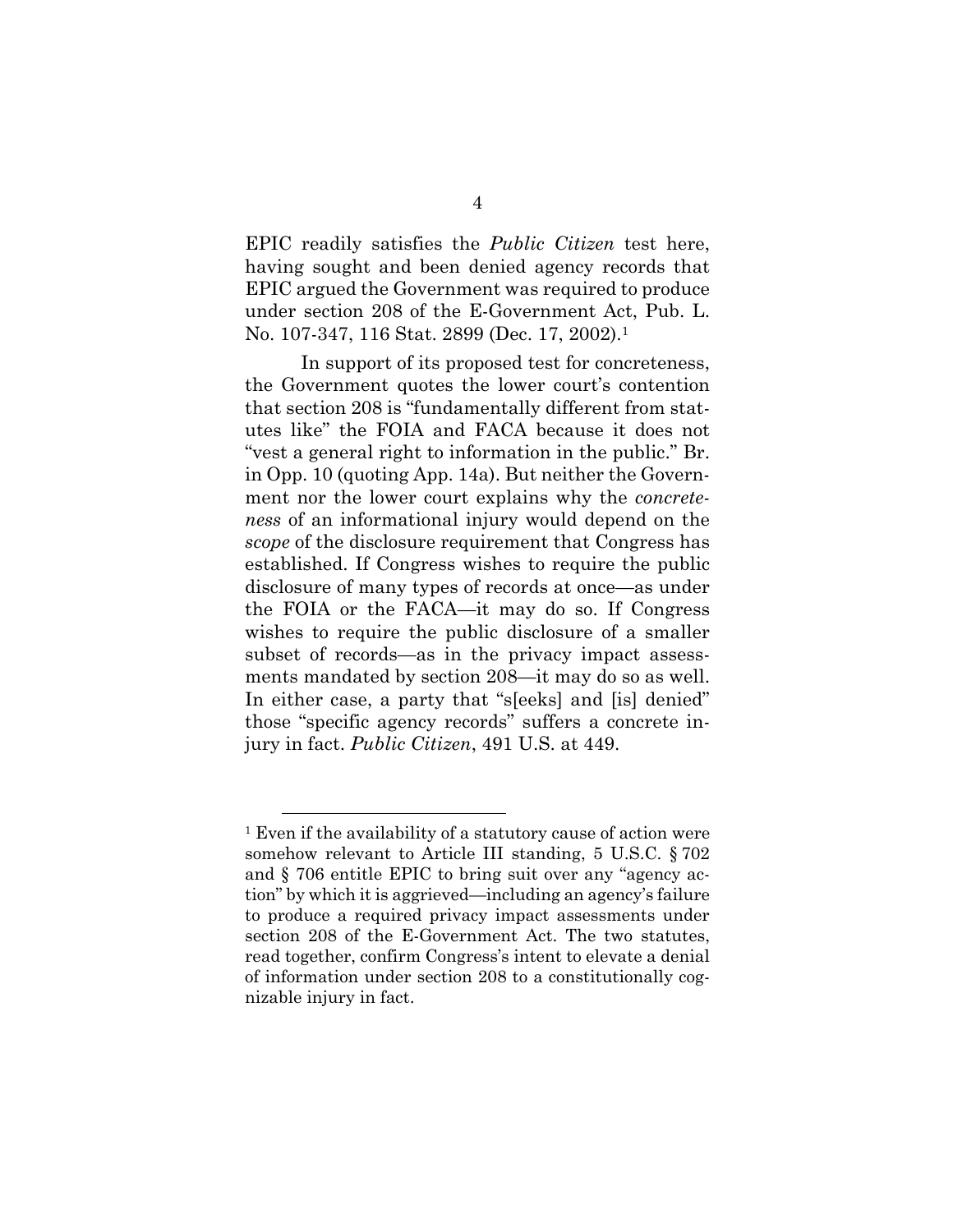b. Second, the Government misconstrues language from *Akins* that was not related to the Court's Article III informational injury analysis. As a result, the Government has confused the informational injury test with (1) prudential standing (which is not a jurisdictional issue), and (2) the special rule for "taxpayer standing" addressed in *United States v. Richardson*, 418 U.S. 166 (1974), and *Flast v. Cohen*, 392 U.S. 83 (1968).

For example, the Government reads *Akins* to suggest that Congress must have "intended to authorize this kind of suit" in order for a plaintiff to suffer an informational injury. Br. in Opp. 10. But the passage quoted by the Government begins: "Moreover, *prudential standing* is satisfied when the injury asserted by a plaintiff 'arguably [falls] within the zone of interests . . . ." *Akins*, 524 U.S. at 20 (emphasis added). As the Government acknowledges, "whether a plaintiff falls within a statute's 'zone of interests' is not a jurisdictional inquiry." Br. in Opp. 11.

The Government also misinterprets a passage in *Akins* distinguishing informational injury from the special "taxpayer standing" test, which requires that certain plaintiffs show "a logical nexus between the status asserted and the claim sought to be adjudicated." *Akins*, 524 U.S. at 22. As the Court explained in *Akins*, informational injury cases are fundamentally different from taxpayer standing cases brought under the Accounts Clause, a "constitutional provision [which] requir[es] the demonstration of the 'nexus." *Id*. All that is required of a plaintiff under *Akins* is to show an "inability to obtain information" that, under their "view of the law, the statute requires the" defendant to make public. *Id.* at 21.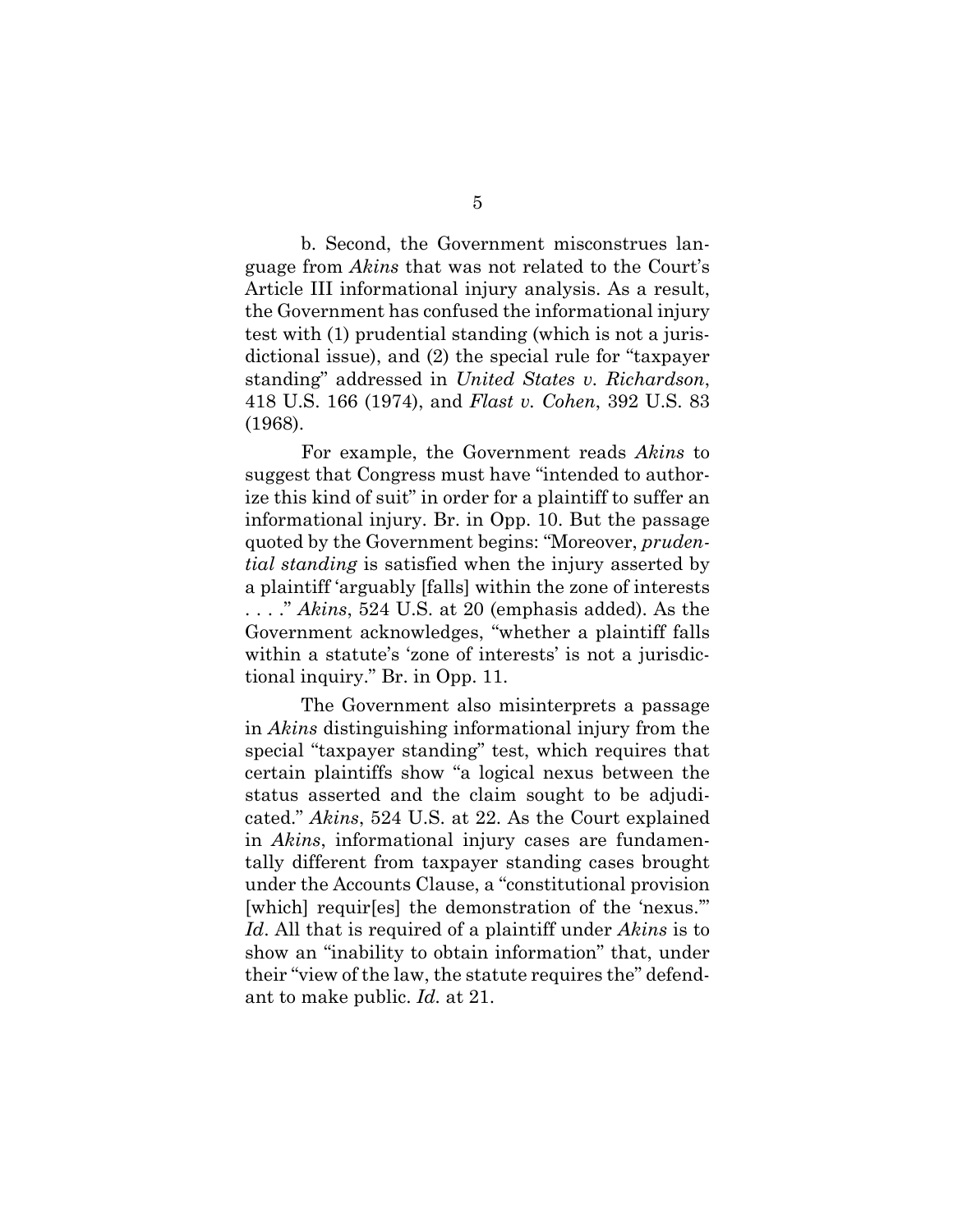2. The Government also argues—for the first time—that EPIC did not suffer a sufficiently particularized injury from the denial of information subject to disclosure under section 208. Br. in Opp. 12. This argument is both wrong and irrelevant. An injury is "particularized" if it "affect[s] the plaintiff in a personal and individual way." *Spokeo*, 136 S. Ct. at 1548 (quoting *Lujan v. Defs. of Wildlife*, 504 U.S. 555, 560 n.1 (1992)). EPIC's members, on whose behalf EPIC asserts associational standing, attest that they sought and were denied information concerning the Government's collection of their personal data. C.A. App. 202– 10. That is all EPIC need allege to establish a particularized injury in this case. *Spokeo*, 136 S. Ct. at 1548. In any event, the lower court did not question (or even discuss) the particularity of EPIC's injuries, and EPIC does not seek a writ of certiorari on those grounds. The "particularized" prong of the injury-in-fact test is simply irrelevant to the Court's consideration of EPIC's petition. Review is instead warranted because the lower court applied a "concreteness" test to EPIC's informational injury that is at odds with the decisions of this Court.

3. Finally, the Government misunderstands several courts of appeals decisions interpreting *Akins*  and *Public Citizen*. There is no way to read the decision below in harmony with the informational injury precedents of the Sixth, Eighth, and Eleventh Circuits.

The Government attempts to distinguish *American Canoe Association v. City of Louisa Water & Sewer Commission*, 389 F.3d 536 (6th Cir. 2004), from this case on the grounds that (1) the plaintiffs alleged an additional harm, and (2) the Clean Water Act has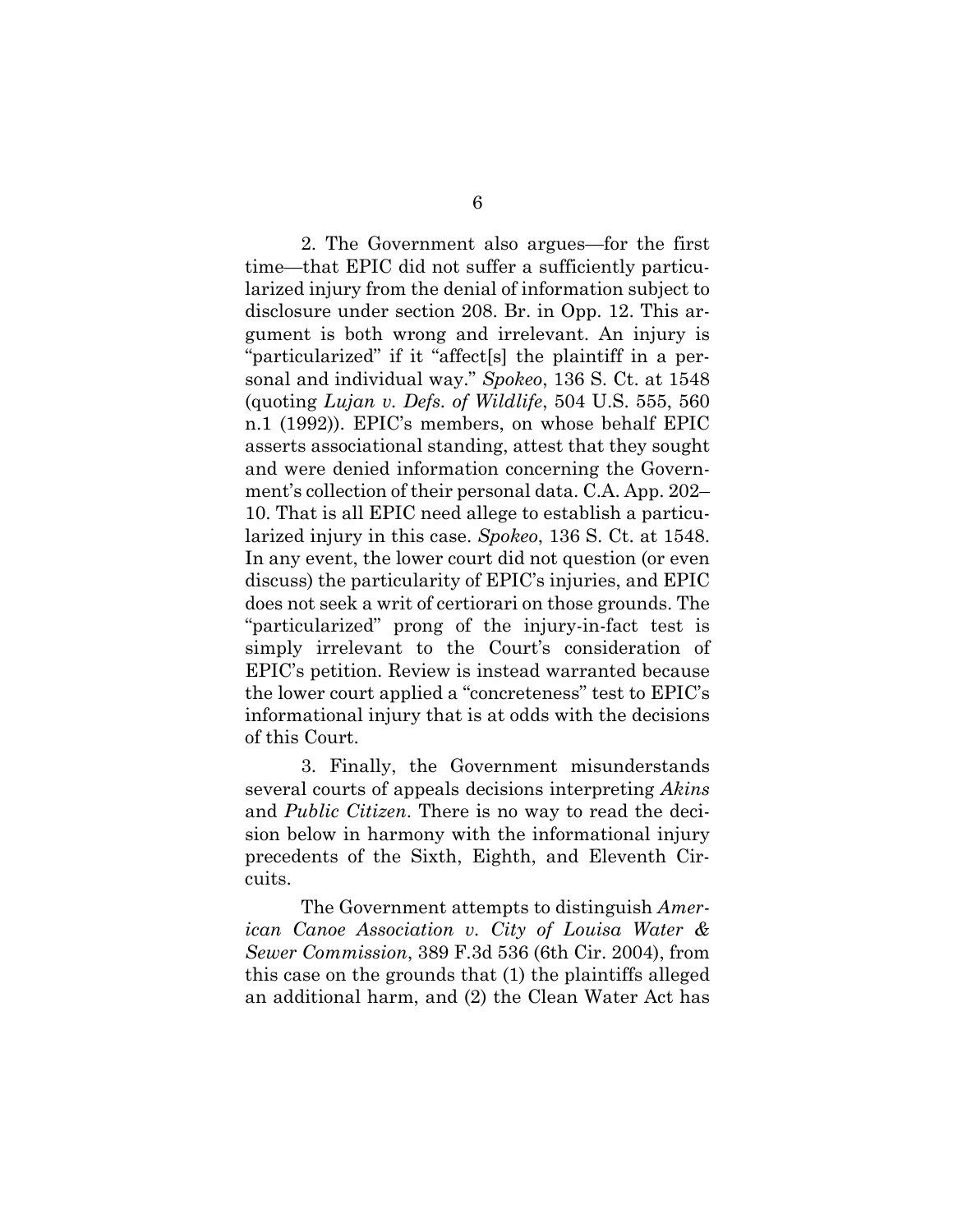a "broad right of action." Br. in Opp. 13. It is true that the plaintiffs in *American Canoe*—like EPIC's members here—identified an additional harm suffered as a result of the defendant's unlawful failure to disclose information. In *American Canoe*, one member of the American Canoe Association alleged that he was "deprived . . . of the ability to make choices about whether it was 'safe to fish, paddle, and recreate in th[e] waterway,'" *id.* at 542; in this case, EPIC's members alleged that they were prevented from "determin[ing] whether the Census Bureau ha[d] fully considered or addressed the risks to [their] privacy, even as the Bureau beg[an] to develop a new collection of personal data that [was to] contain [their] citizenship status." *E.g.*, C.A. App. 204. But the Sixth Circuit was clear that a showing of additional harm was not *necessary* to establish an informational injury; rather, it was enough to show that the defendant was "disobeying the law in failing to provide information that the plaintiffs desire[d] and allegedly need[ed]." *Am. Canoe Ass'n*, 389 F.3d at 546. The Court refused to "read into the *Akins* holding a firm requirement that to establish standing, a plaintiff must adequately allege more than the withholding of the required information from the citizenry." *Id.* at 547. And as already established, the presence or absence of a "broad right of action" is not a relevant criterion under this Court's informational injury precedents. The fact that a panel of the Sixth Circuit recently issued a ruling in tension with *American Canoe*  deepens—rather than closes—the split between courts of appeals over the requirements for informational injury. *See Huff v. TeleCheck Servs., Inc.*, 923 F.3d 458 (6th Cir. 2019).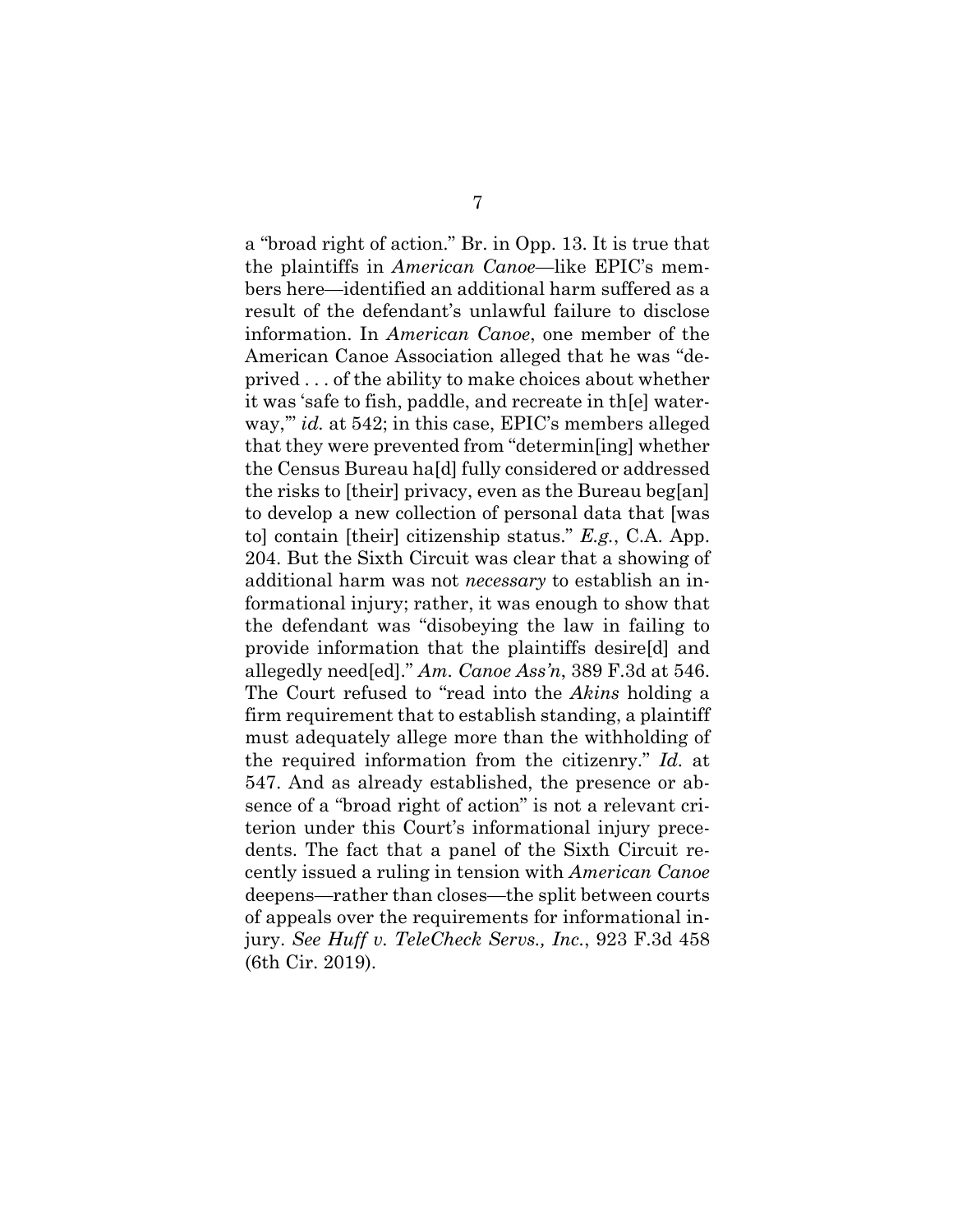The Government also misstates the significance of *Spokeo* on the Eighth Circuit's application of the informational injury test in *Charvat v. Mutual First Federal Credit Union*, 725 F.3d 819 (8th Cir. 2013). Following *Spokeo*, the Eighth Circuit said that "the Supreme Court rejected [the] absolute view and superseded our precedent in *Hammer* and *Charvat*." *Braitberg v. Charter Commc'ns, Inc.*, 836 F.3d 925, 930 (8th Cir. 2016). But the "absolute view" that was superseded by *Spokeo* was described this way by the court in the preceding paragraph: "This court's decisions in [*Hammer* and *Charvat*] . . . declared that 'the actualinjury requirement may be satisfied *solely* by the invasion of a legal right that Congress created." *Id*. (emphasis in original). Nothing in *Spokeo* or in *Braitberg* has disrupted the Eighth Circuit's view of *Akins*, which is that "a plaintiff suffers an 'injury in fact' when the plaintiff fails to obtain information which must be publicly disclosed pursuant to a statute." *Charvat*, 725 F.3d at 823 (quoting *Akins*, 524 U.S. at 21). Indeed, the court continues to cite favorably to *Akins* for the same proposition that EPIC set out in its petition. *See, e.g.*, *Demarais v. Gurstel Chargo, P.A.*, 869 F.3d 685, 692 (8th Cir. 2017) (quoting *Akins*, 524 U.S. at 21) (noting that a "denial of information that would help plaintiffs evaluate candidates is a 'concrete' injury").

Rather than reconcile the Eleventh Circuit's decision in *Church v. Accretive Health, Inc.*, 654 Fed. App'x 990 (11th Cir. 2016), with the decision below, the Government simply notes that the plaintiff's injury in *Church* was also "particularized." Br. in Opp. 14. But this is irrelevant to the circuit split at issue in this case, which turns on the "concreteness" prong of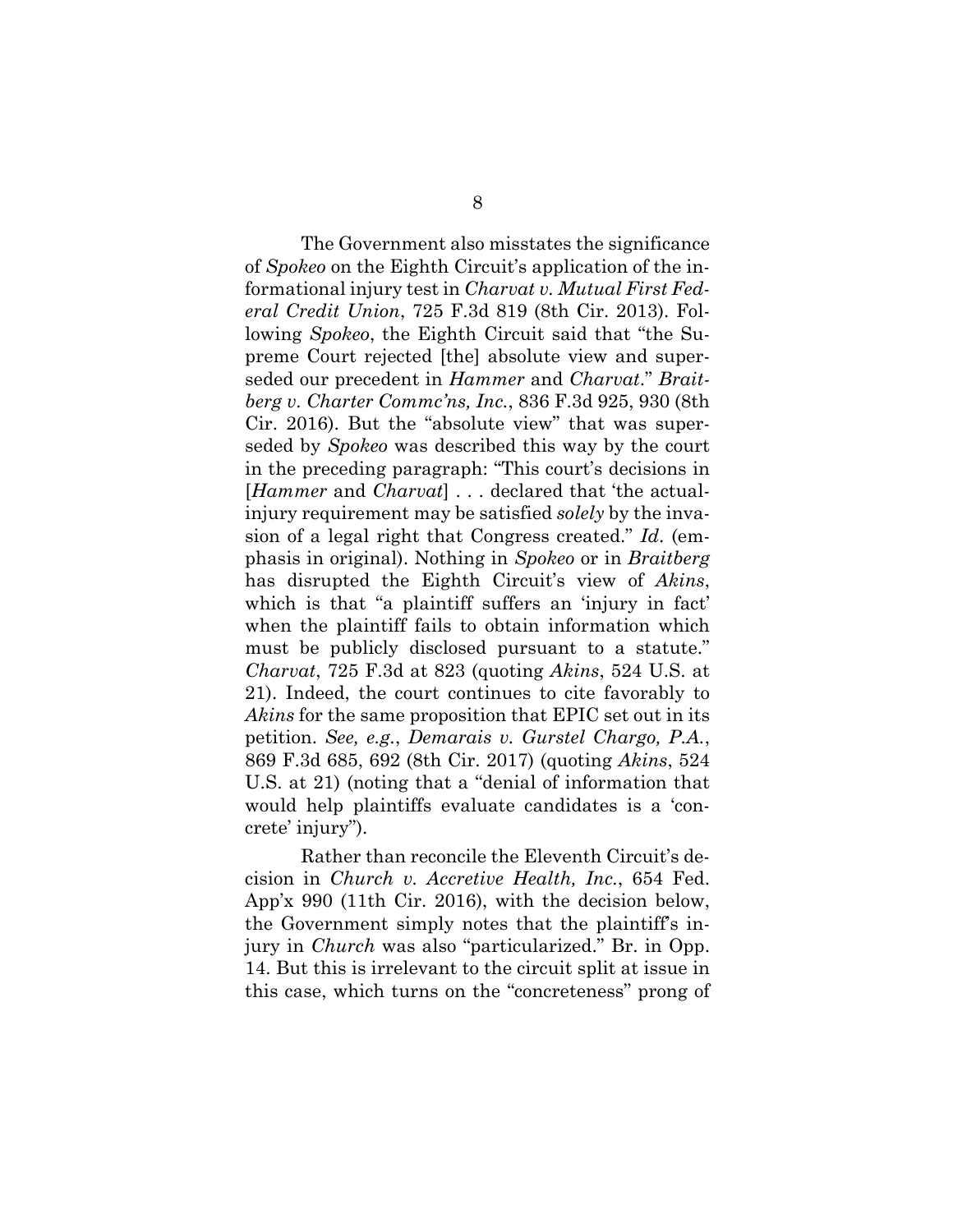the Court's informational injury test. The Government does not bother to address the Eleventh Circuit's holding—contrary to the decision below—that a plaintiff may establish a concrete informational injury without identifying any additional harm. *Church*, 654 F. App'x at 994–95.

In seeking to downplay the disagreement between panels of the D.C. Circuit over the proper test for informational injury, the Government once again deflects attention to the "particularized" prong of injury in fact. Br. in Opp. 15–16. As part of this digression, the Government invents a holding that the court below did not reach. The court did not dispute that EPIC had a "*particularized* stake in procedures related to the attempted inclusion of a citizenship question on the 2020 decennial census[.]" Br. in Opp. 16 (emphasis added). Rather, the court's decision rested entirely on the "concreteness" prong of informational injury. *See* App. 15a ("Because we conclude that EPIC has failed, as a matter of law, to show that any of its members have suffered a concrete privacy or informational injury, we lack jurisdiction to proceed and must remand the case for dismissal."). Thus, the Government's efforts to harmonize conflicting decisions of the D.C. Circuit are beside the point.

In sum, the Government does not explain how the straightforward reading of *Akins* embraced by the Sixth, Eighth, and Eleventh Circuits (and several panels of the D.C. Circuit) can be squared with the more restrictive tests adopted by the Second, Third, Fourth, Fifth, Seventh, and Ninth Circuits (and the decision below). Pet. 23–25. This is precisely the type of conflict that would ordinarily warrant plenary review by this Court. That being the case, the Court should not deny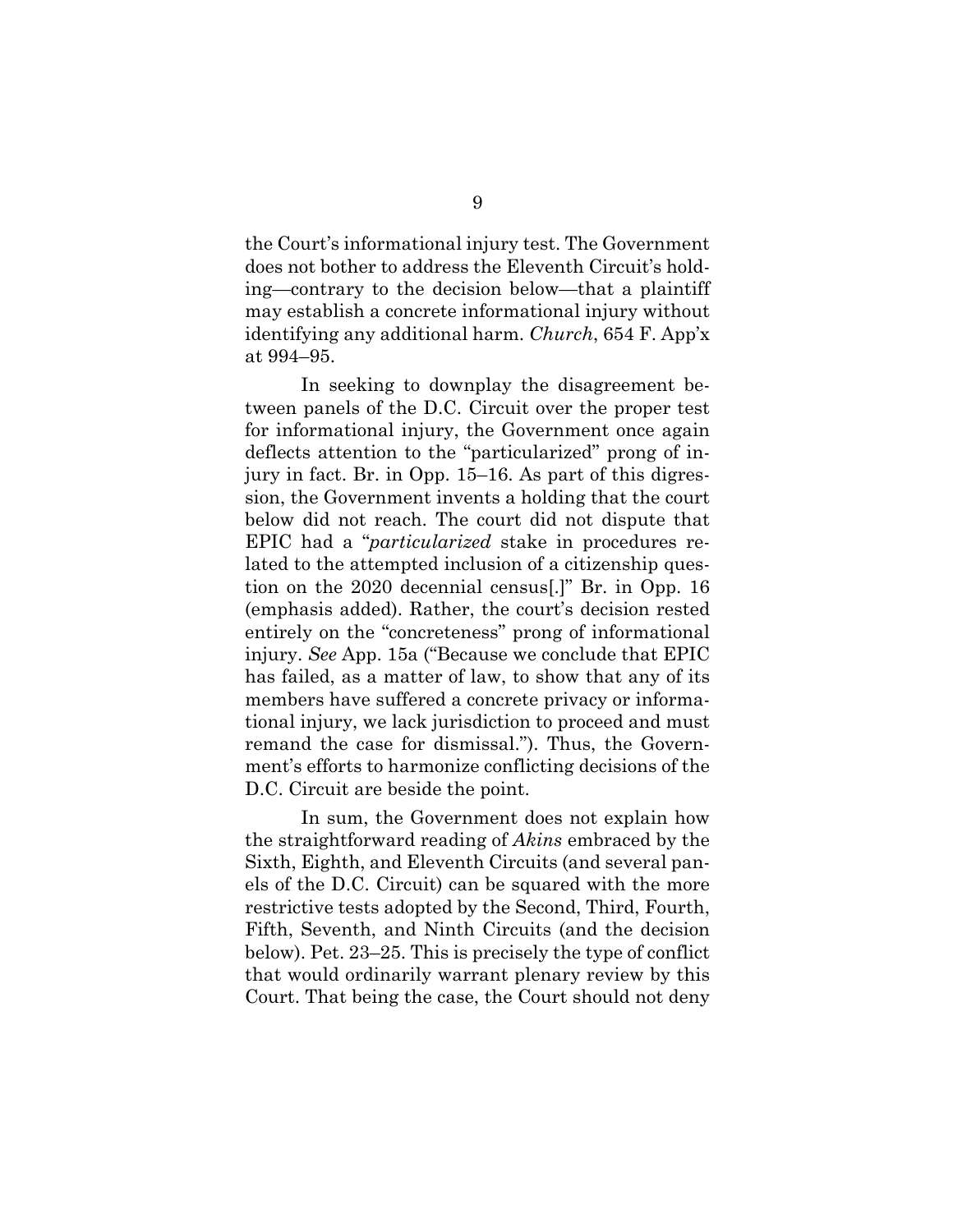certiorari, but should grant the writ and vacate the judgment below. *See, e.g.*, *Niang v. Tomblinson*, 139 S. Ct. 319, 319 (2018); *Azar v. Garza*, 138 S. Ct. 1790, 1793 (2018); *Amanatullah v. Obama*, 135 S. Ct. 1545, 1546 (2015); *LG Elecs., Inc. v. InterDigital Commc'ns, LLC*, 572 U.S. 1056, 1056 (2014); *United States v. Samish Indian Nation*, 568 U.S. 936, 936 (2012); *Eisai Co. v. Teva Pharm. USA, Inc. ex rel. Gate Pharm. Div.*, 564 U.S. 1001, 1001 (2011); *Indiana State Police Pension Tr. v. Chrysler LLC*, 558 U.S. 1087, 1087 (2009).

### **II. THE GOVERNMENT'S EQUITIES ARGUMENTS ARE WITHOUT MERIT.**

The Government acknowledges that *Munsingwear* vacatur is "rooted in equity," Br. in Opp. 18, but fails to identify any equitable considerations that weigh against EPIC's motion for vacatur. Instead, the Government (1) misstates the standard for *Munsingwear* vacatur; (2) misconstrues *Arizonans for Official English*; and (3) makes irrelevant and misleading claims about the timing of this litigation.

1. This Court has never required that a litigant seeking vacatur show that "the prevailing party has deliberately frustrated further review." Br. in Opp. 17. The Government offers no authority for that contention. Instead, as the Court stressed in *Azar v. Garza*, 138 S. Ct. 1790, vacatur is warranted when the mootness was caused by the prevailing party's "voluntary, unilateral action." *Id*. at 1793. A party's actions, not its intent, guide the Court's analysis. There is no dispute that the President—as head of the Executive Branch—caused this case to become moot by determining that the citizenship question would not be included on the 2020 Census. Br. in Opp. 18. In these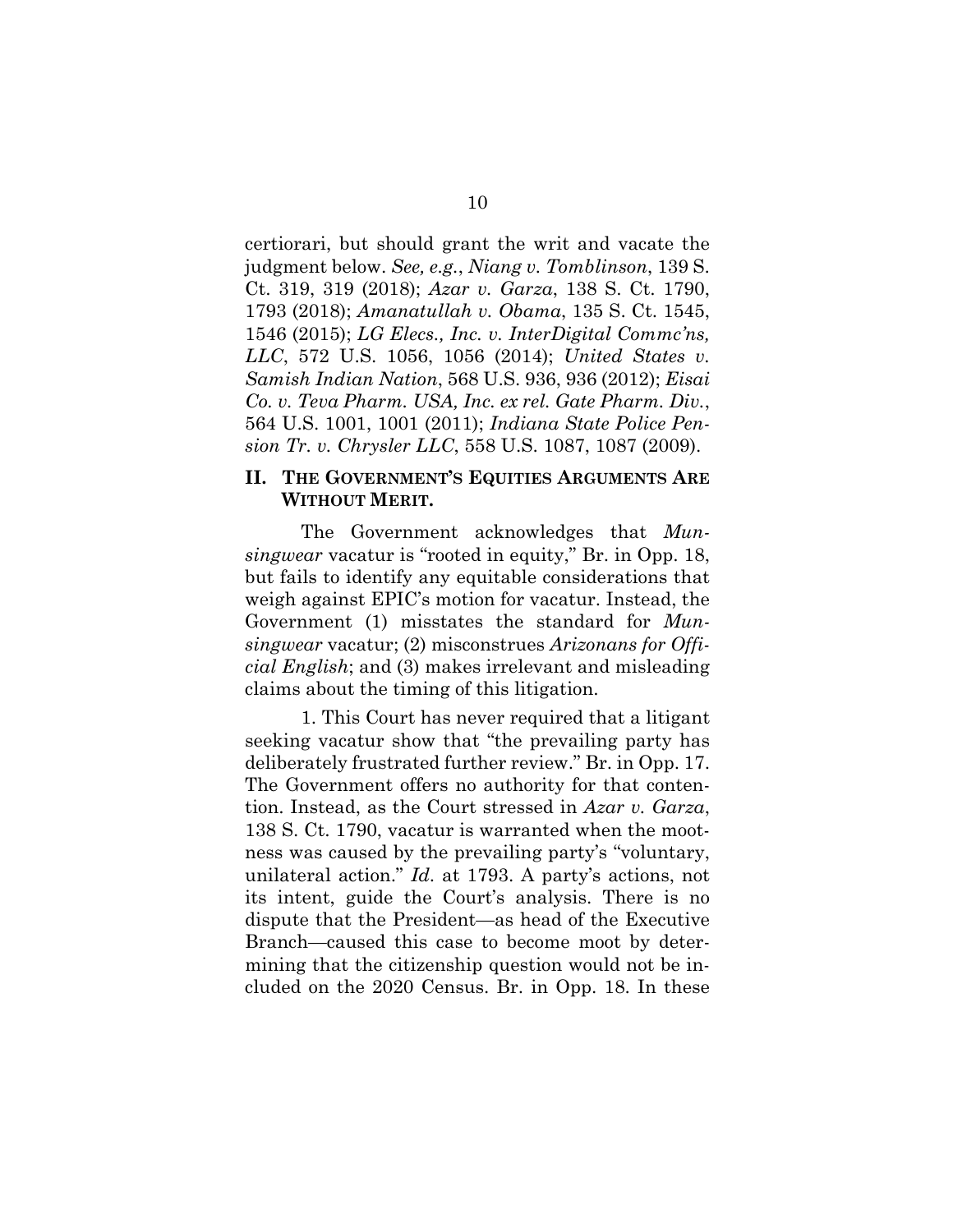circumstances, "the normal rule should apply," and the decision should be vacated. *Camreta*, 563 U.S. at 713.2

2. The Government also misconstrues the reference in *Arizonans for Official English v. Arizona*, 520 U.S. 43, 71 (1997), to vacatur "clear[ing] the path for future relitigation" after further appellate review has been frustrated. *Id*. The Court was not referring to future relitigation "*between the parties*" as the Government claims. Br. in Opp. 17 (emphasis added). Mootness in *Arizonans for Official English* was caused by the plaintiff's voluntary cessation of state employment. *Id*. at 48. The Court recognized there was no prospect of further litigation between the parties. *Id*. The Court nevertheless vacated the Ninth Circuit's opinion because the State of Arizona would have otherwise faced circuit precedent in future cases against *different* parties and had lost the opportunity to review the initial opinion. EPIC faces precisely the same problem now. The D.C. Circuit's decision on informational injury is binding in future cases brought under the E-Government Act of 2002. Because this case is now moot, EPIC's path to litigate that Article III issue is blocked by the decision below.

3. Finally, the Government contends that the timing of EPIC's complaint in the district court is somehow relevant to whether the Court should now

<sup>2</sup> The Government also makes a speculative argument about what the lower court might have done if "the issue of mootness arisen earlier." Br. in Opp. 16. The Government does not explain why any court would decline to rule on narrow, nonprecedential mootness grounds or why counterfactual scenarios should upset the normal rule of vacatur.